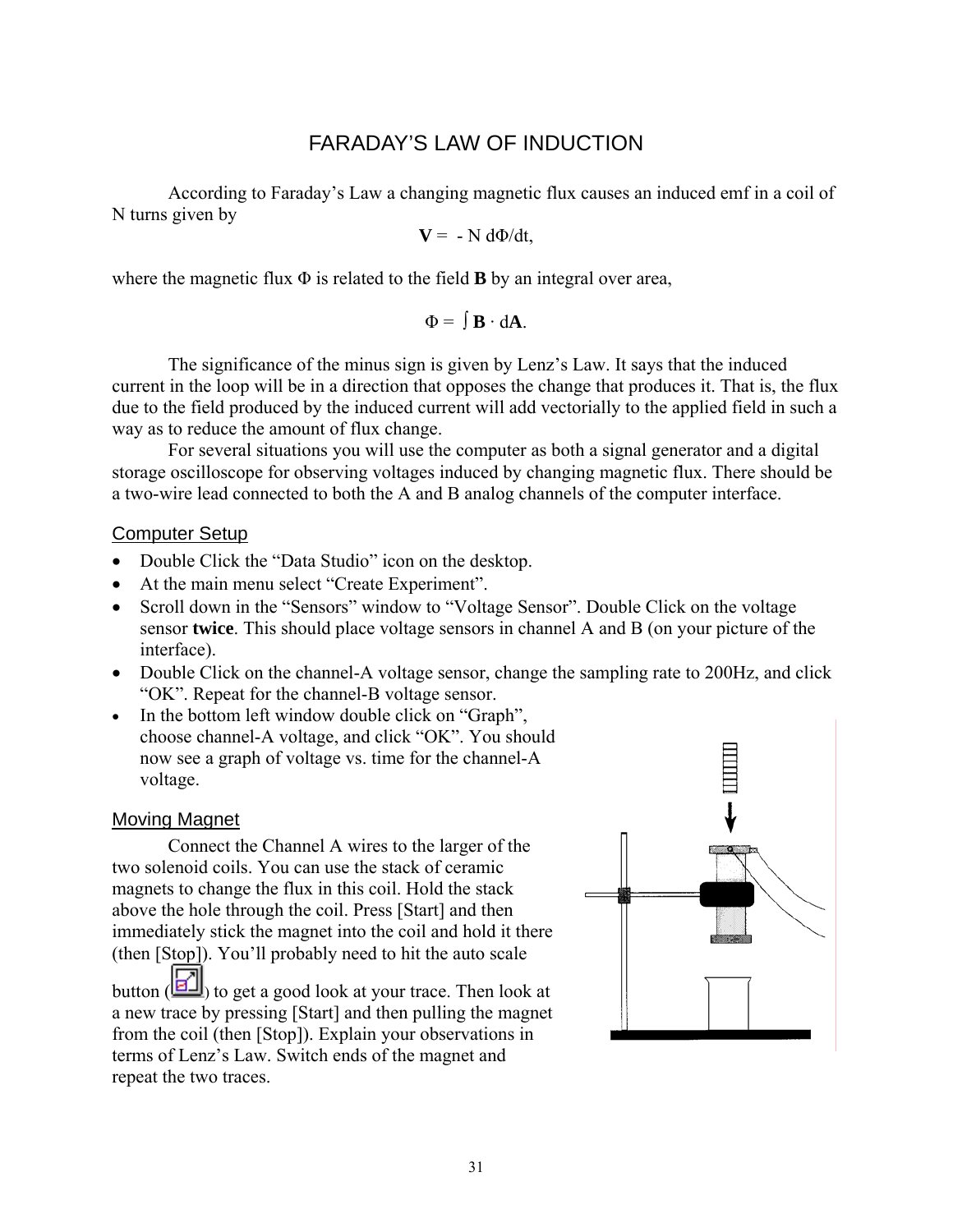Next you are to drop the magnet through the coil while using the computer to monitor the coil voltage. How do you expect the trace to look? Mount the coil vertically by means of the stand and clamps. Place the padded can below the coil to catch the magnet. Hold the magnet vertically about one-half inch above the hole in the coil. Click on the "Experiment" tab at the top of your screen and choose "Delete All Data Runs". Click [Start] then drop the magnet through the coil (then [Stop]). Why are the two voltage pulses of different signs? Why is the second taller?

Now we'll consider flux changes by having the computer perform the integration

$$
\int \mathbf{V} dt = -N \int (d\Phi/dt) dt = -N \Delta \Phi
$$

How do you expect  $\Delta\Phi_{in}$  for the magnet entering the coil to compare with  $\Delta\Phi_{out}$  for the magnet leaving? What do you expect for  $\Delta\Phi_{\text{total}}$  for the whole trip through the coil?



To perform the integration on your graph click on the arrow part of the sigma button ( $\Sigma$ , and check "Area". Now click and drag your cursor across the first peak and take note of the area (the units are Vs). Repeat this for the second peak and also for the combined area. Record N  $\Delta\Phi_{in}$ , N  $\Delta\Phi_{out}$ , and N  $\Delta\Phi_{total}$ .

Repeat these measurements for a magnet dropped from much higher above the coil. Place the plastic tube against the top of the coil to assist you in this drop. How do the sizes of the induced voltages and flux changes in this case compare to those for the first drop? Use Faraday's Law in explaining the similarities and differences. Be sure to clear your data runs again before proceeding.

#### MOVING-COIL MEASUREMENT OF THE FIELD

Attach Channel A to the small coil at the end of the white plastic pipe. Double-click on voltage sensor and change the sensitivity to high. If you place the coil between the poles of the large magnet with the coil axis perpendicular to the pole faces, to the extent that the field is uniform, the flux through the coil should have magnitude

$$
|\Phi| = | \int \mathbf{B} \cdot d\mathbf{A} | = BA,
$$



where A is the circular area enclosed by the coil. If the field direction or the coil were flipped 180˚, Φ would be the same size but would change sign. Place the coil in the field, click [Start], and then pull the coil out. The field changes from **B** to zero and the flux changes from BA to zero. Therefore, the magnitude of the field should be related to the integral of the coil voltage by

$$
NBA = | \int V dt |.
$$